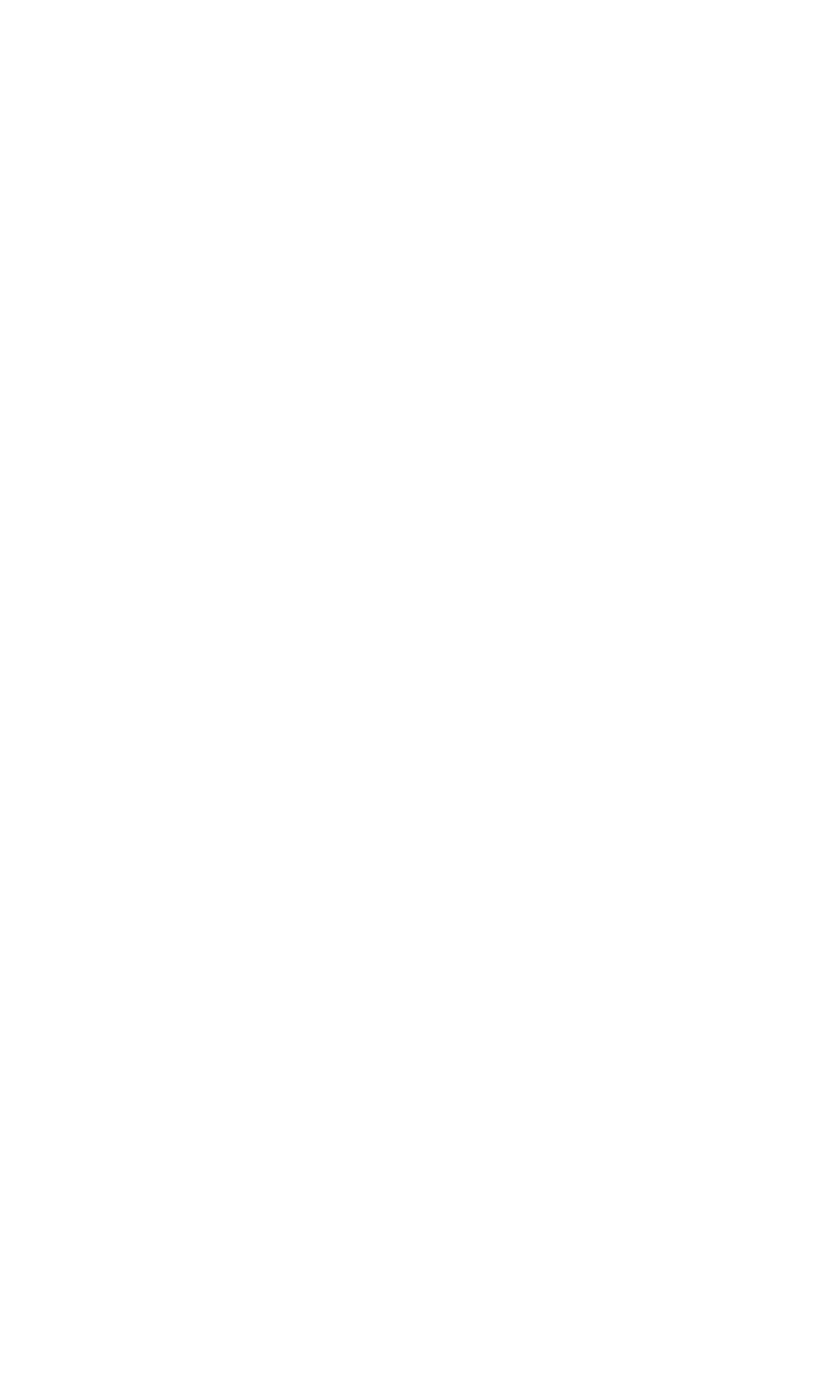

#### **Introduction**

 This Remote Control Extender uses the smartest and easiest technology in extending the remote control operation. By installing the transmitter in the battery pocket only, your remote control now detects the key signals and transmits them far away. This extender kit (called Remote Control Extender) includes transmitter (battery type), receiver (UFO shape), adaptor, eye emitter, two 2/3 AAA rechargeable batteries and AA sleeve.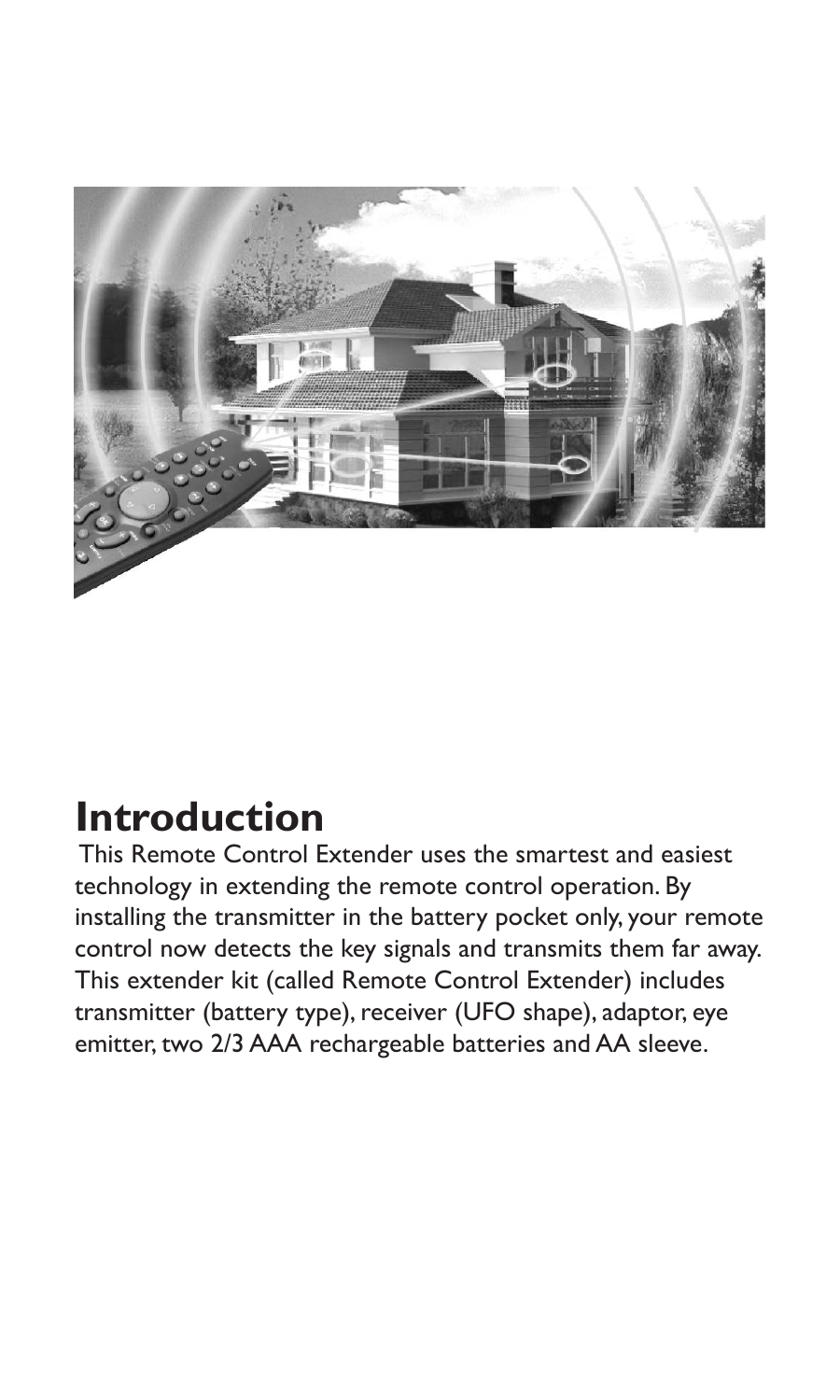

- **1) AA sleeve**
- **2) RF transmitter**
- **3) Adaptor**
- **4) 2/3AAA Rechargeable battery**
- **5) RF receiver**
- **6) Eye emitter**

The upgraded remote controls with RF transmitter can operate through doors, windows, floors and walls, And this extender kit removes the worry about line of sight requirements. When the RF transmitter is installed, the remote control still transmits the normal infrared signal like a normal remote control. That is, your remote control will transmit both signals in Infrared(IR) and radio frequency(RF) at the same time, regardless of distance or line of sight.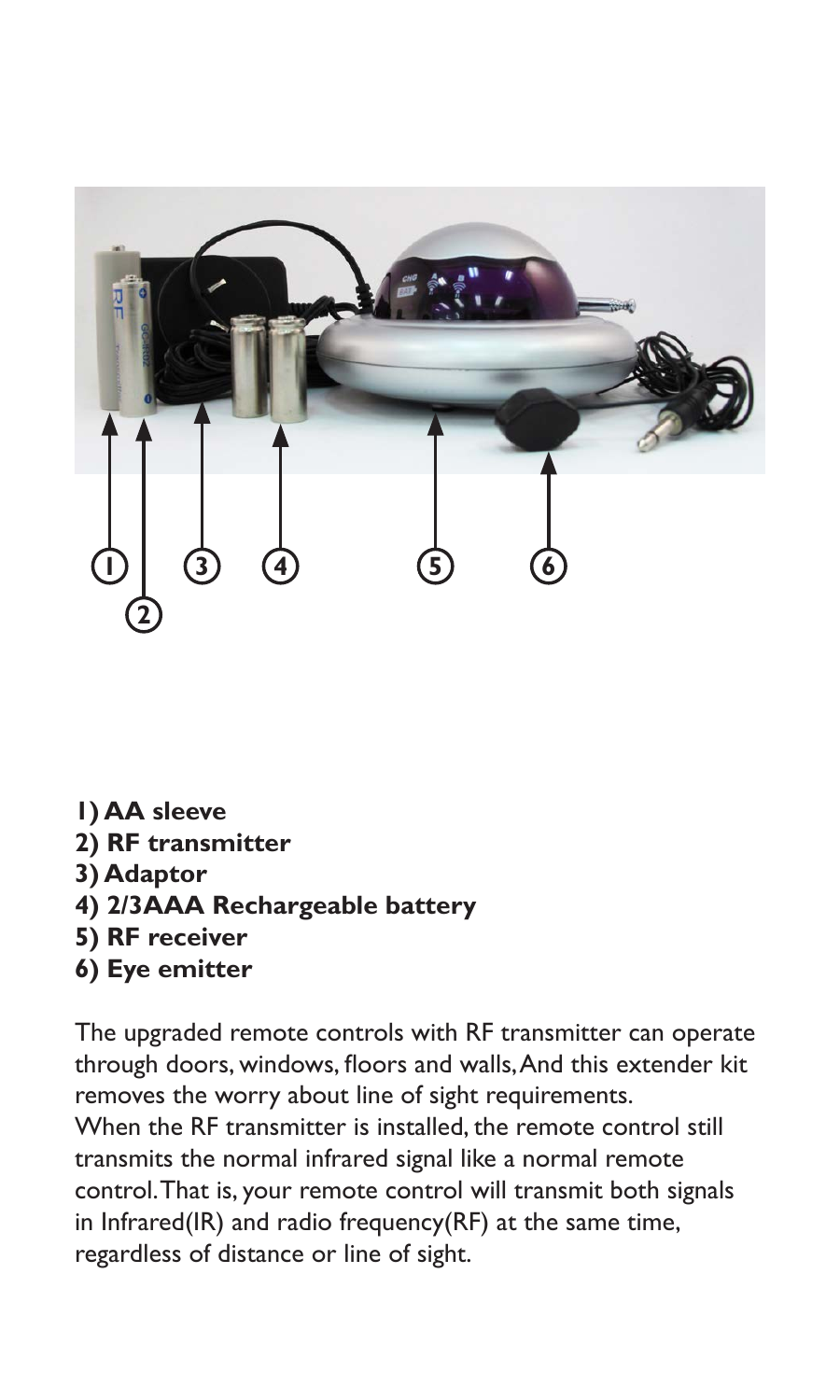## **Installing and Operating Cases**

1. Normal use in living room



2. Side view control



3. Living to bedroom

Control satellite/cable in living room from bedroom

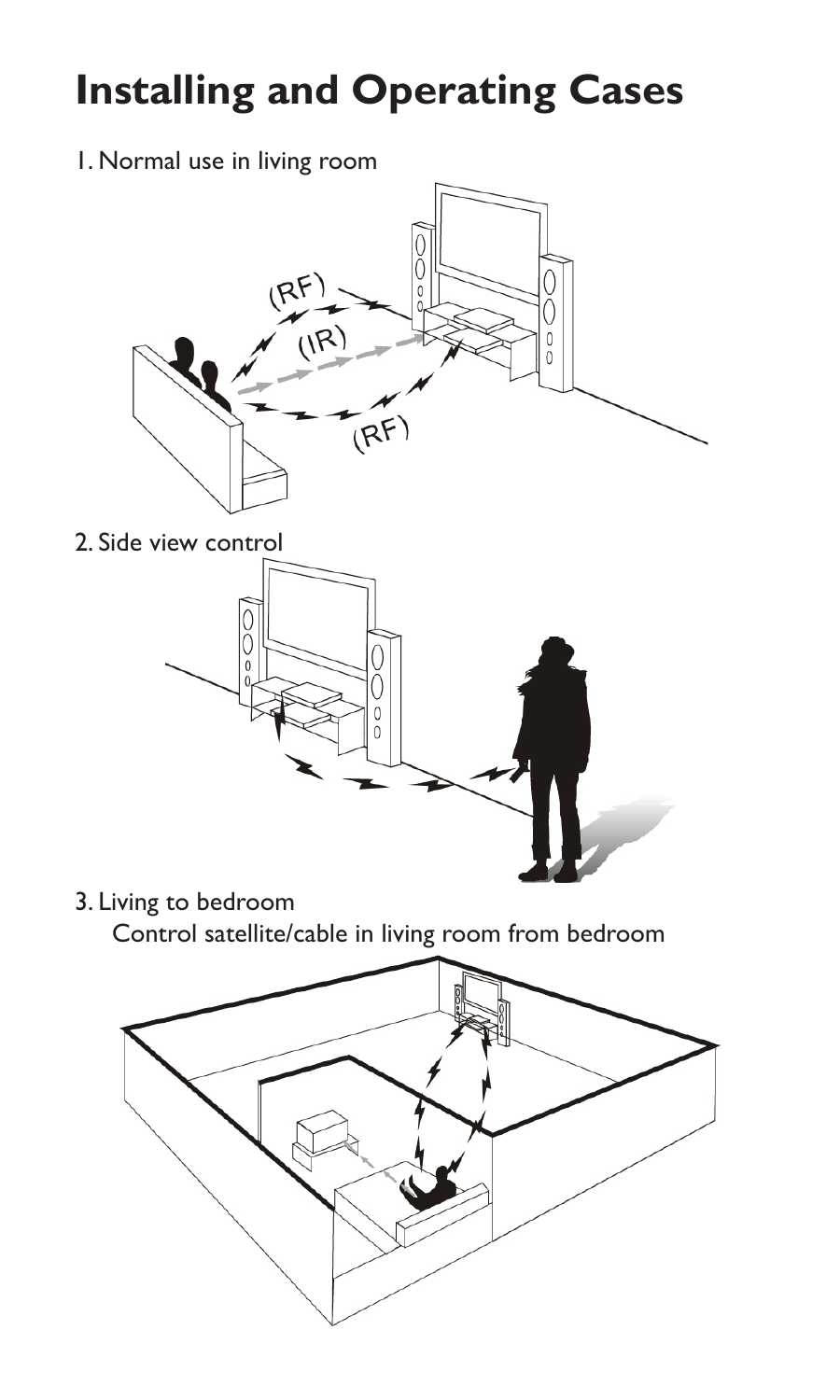#### 4. Floor to floor

Control satellite/cable in living room from the second floor



5. Outside control



6. Normal longer range

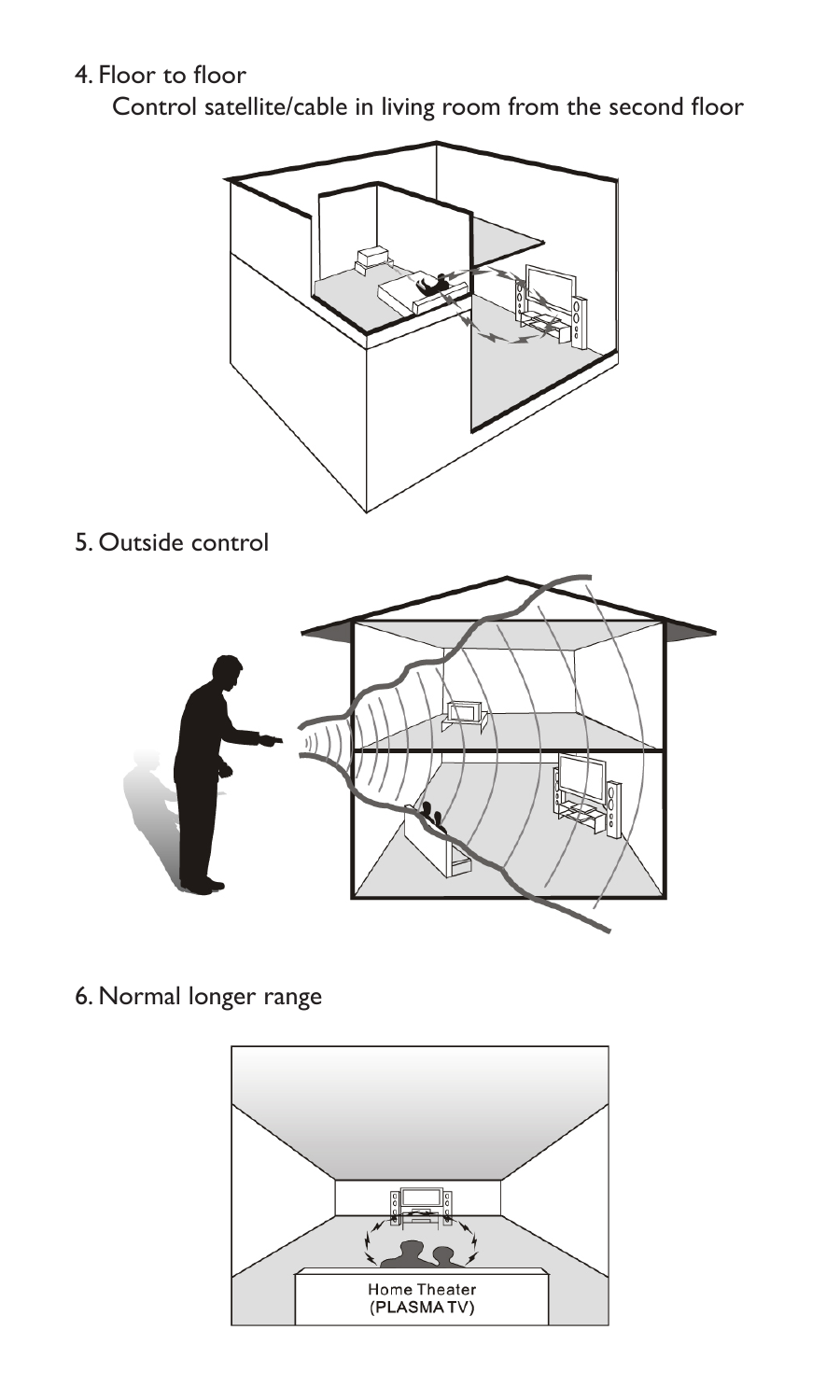### **Installing the RF Transmitter**

 Your remote control will use several AAA or AA size batteries, normally 2 to 4. Please install RF transmitter instead of a battery (one of batteries only). Below shows the battery AAA and AA size using in normal remote control.

1. AAA battery Install AAA size transmitter like a normal AAA battery



2. AA battery Insert AAA transmitter into AA size sleeve and install like a normal AA battery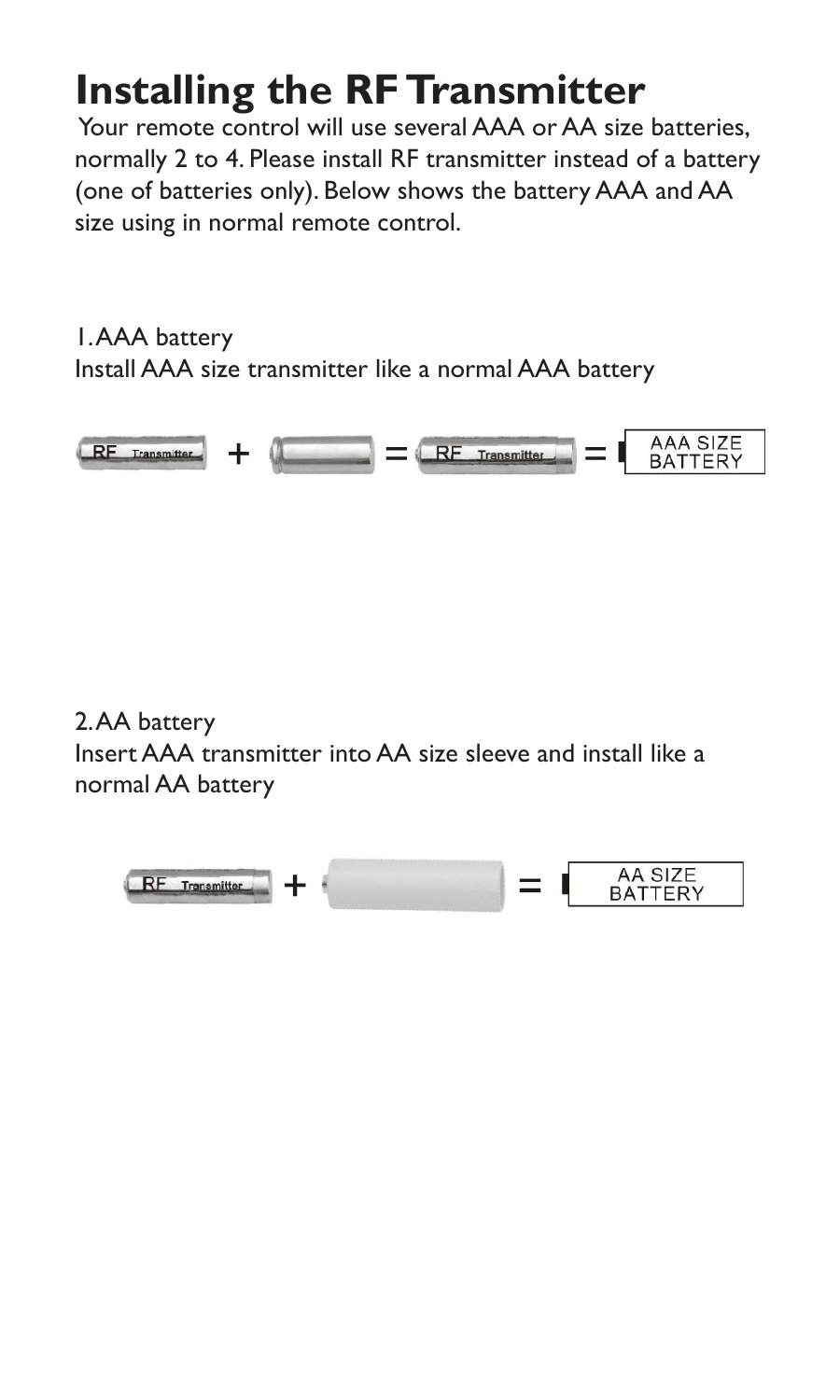#### **Installing the Receiver**

#### Front



#### Rear



Place the receiver in front of the audio/video and direct it towards the audio/video equipment.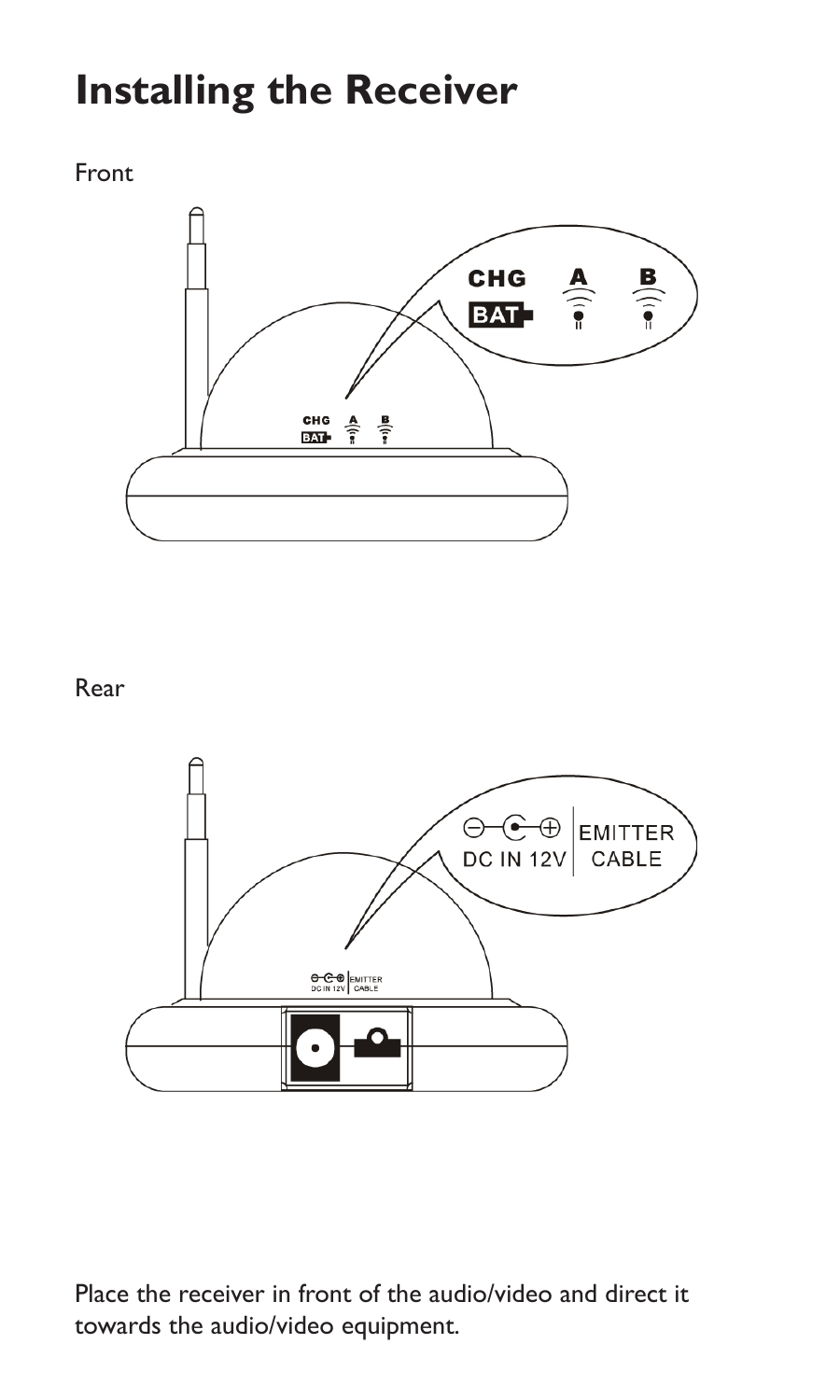1) Within 5-10 meters of the audio/video equipment.



2) The front of the receiver should directly face the audio/video remote sensor.

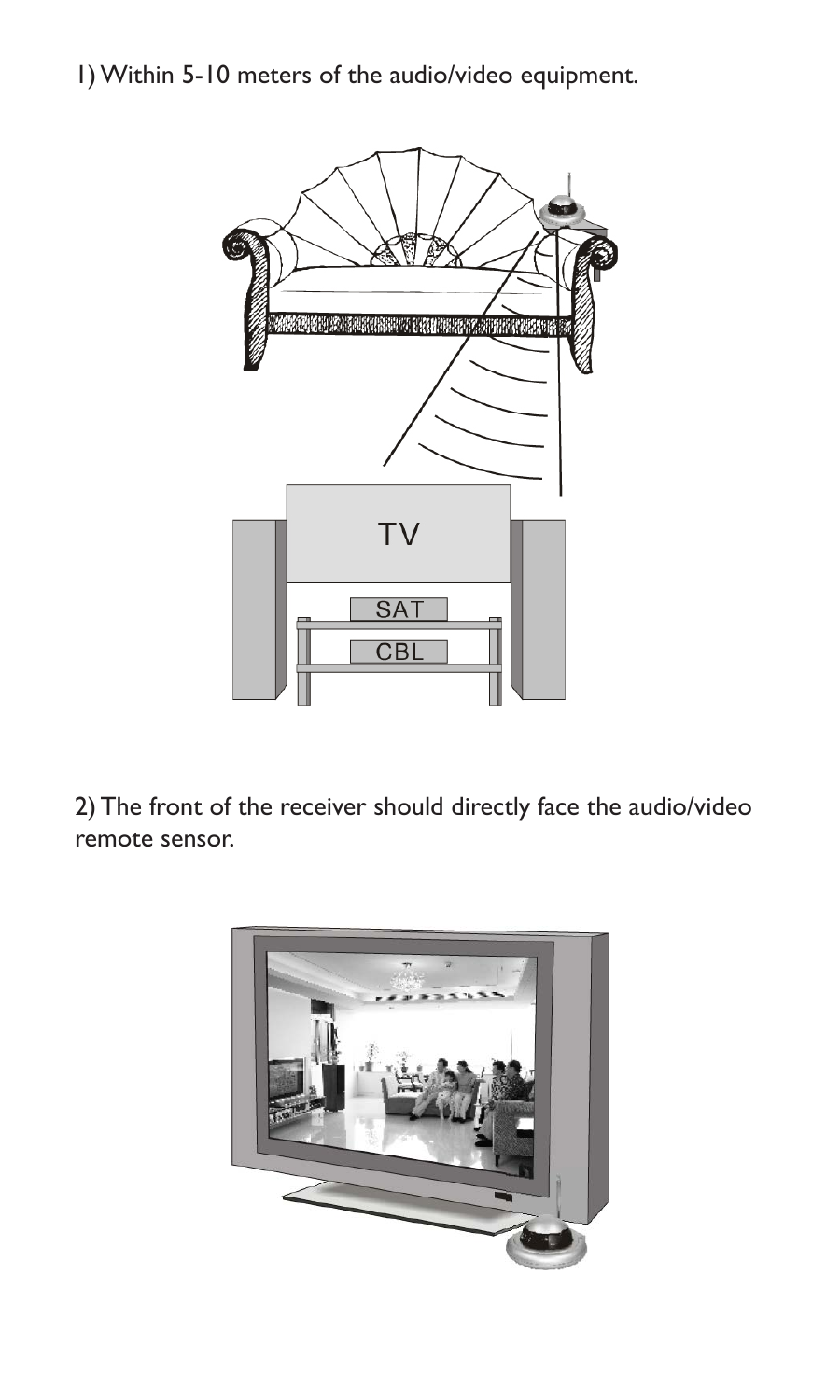3) If there is no space for the receiver in front of audio/video equipment, please place near the audio/video equipment and use the eye emitter(see section to Connecting the Eye Emitter).



4) Fully extend the antenna.

#### **Connecting Adaptor**

1. Connect the AC/DC adaptor's barrel plug into receiver's 12V jack then connect the adaptor's AC plug to a standard AC outlet.

2. When the power is connected initially in the receiver, the LEDs on the receiver will blink alternately and stop.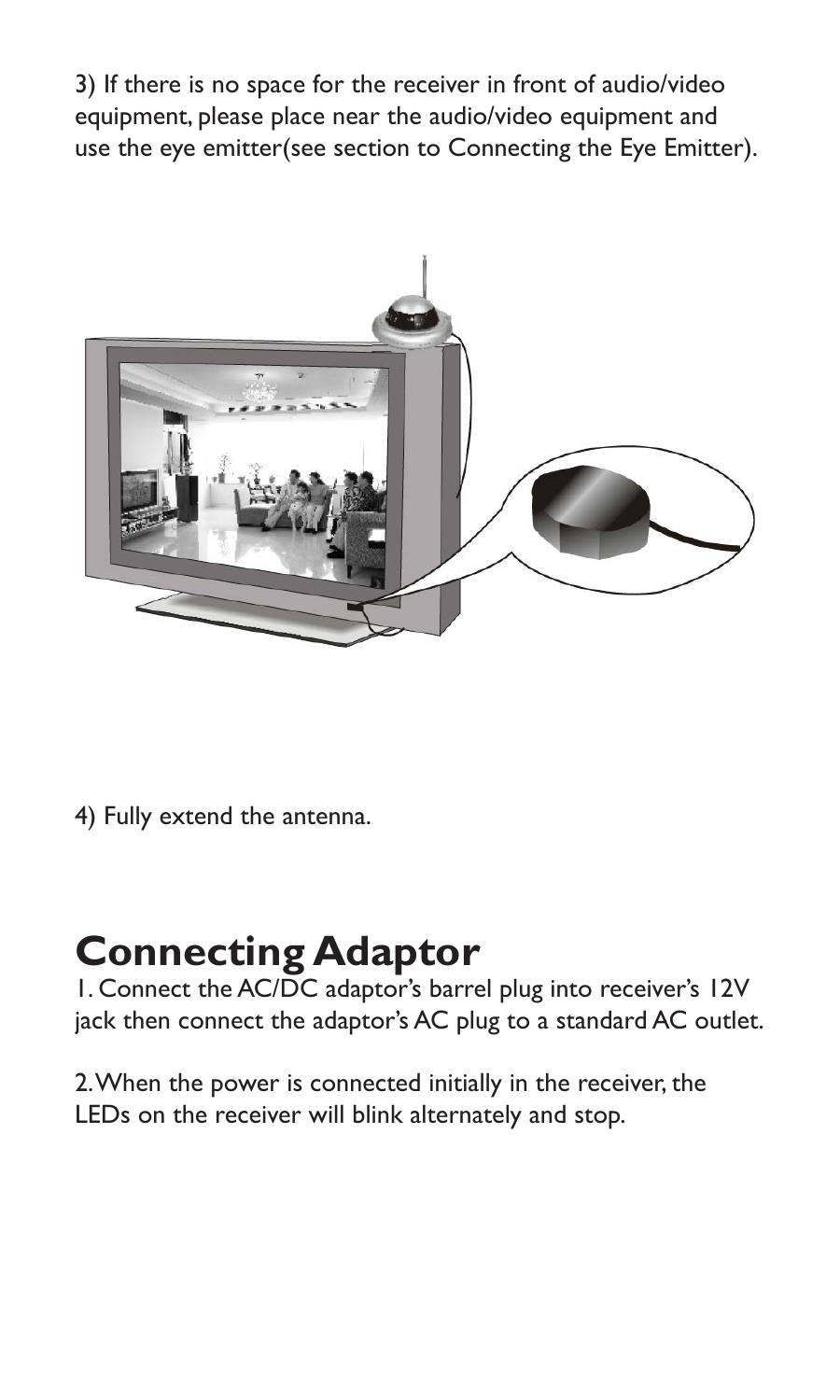## **Connecting the Eye Emitter**

You can connect the supplied Eye Emitter cord when you need to place the receiver next to your audio/video equipment instead of in front of it .

1. Insert the Eye Emitter cord plug into the receiver IR output jack on the back of the receiver.

2. Position the Emitter bulb facing your audio/video equipment's IR sensor.

3. Remove the adhesive tape on the bottom of the bulb and stick it on front of the audio/video equipment sensor.

4. Recommendation for best position is in the center of receiving window of audio/video. Normally, the receiving window is square or round shape in a glass/plastic plate.



## **Eye Emitters (length: 1.8 meters)**

You will have one eye emitter with I eye, 2eyes, or 3eyes. Please refer to the pictures below.

- 1) 1 eye:TV or Cable or Satellite etc
- 2) 2 eyes: TV, Cable or Satellite etc
- 3) 3 eyes: TV, Cable or Satellite, Audio etc

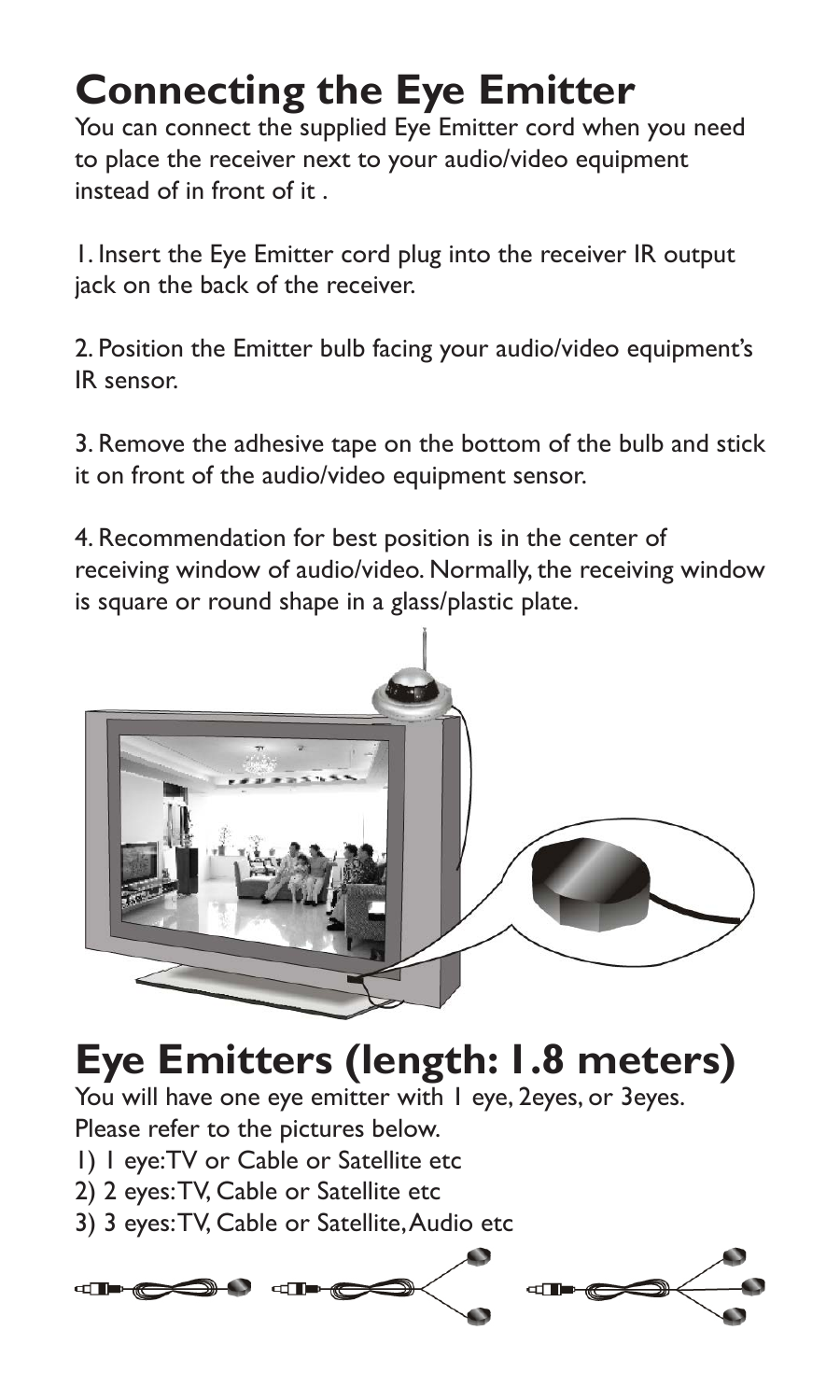## **Function Switch Selection (A,B,C)**

You will find slide switch on the bottom of receiver if you remove the Plastic case. The positions A,B,C are used to set the receiver to different remote controls .The factory setting is on position B (Most of remote control use position B).



#### **Interference**

Your extender can cause TV or radio interference even when it is operating properly. To determine whether your extender is causing the interference if your receiver does not function properly, the two LEDs(A & B)will blink continuously or one LED will blink even without you using a remote control. IF THIS OCCURS PLEASE SEE RELOW.

1. Move your transmitter away from the receiver and check then realign.

2. Reduce the antenna length.

3. Select position "C" of slide switch on the back of the receiver. Please remove the plastic cover first.

4. If you cannot eliminate the interference, please contact your dealer.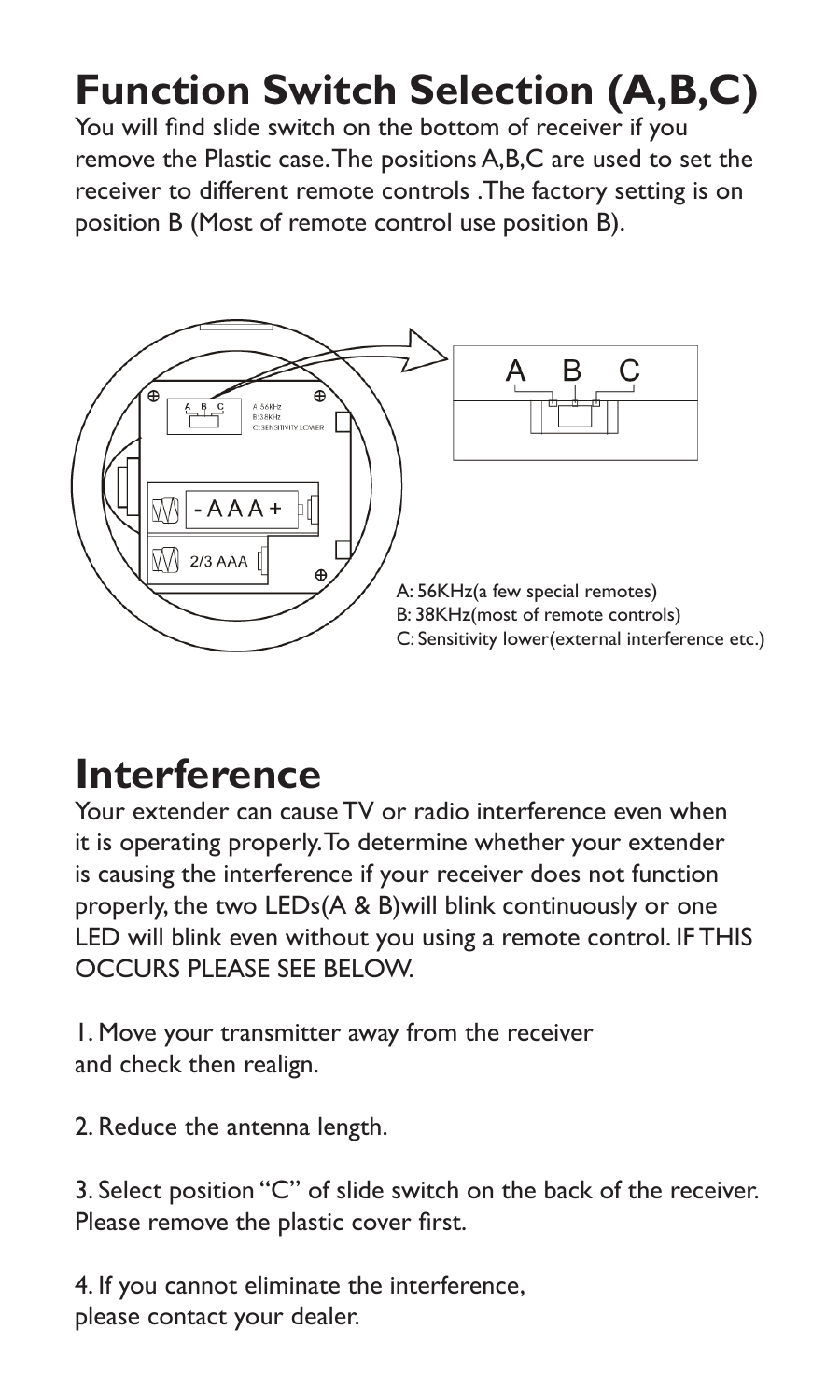#### **Recharging Battery**

Your RF transmitter is installed with small recharging battery (2/3 AAA size) and the performance of the extender deteriorates (the LEDs do not blink when you press the remote button), you need to recharge (replace) the battery.

1. Remove the RF transmitter from your remote control and take rechargeable battery out.

2. Find the recharging pocket on the bottom of receiver. There should be an extra battery, fully charged already in the pocket.

3. Install fully-charged battery in transmitter and insert old battery onto the 2/3 AAA pocket for recharging. Close the cover. While the battery is recharging, the LED CHG (BAT) will blink in the receiver. LED will blink when the recharging battery is inserted in the pocket. Full recharging time is approx. 12 hours and 6-8 hours when the battery is not fully flat.

After replacement of rechargeable battery, you need to test the function. If you feel it has working problem, replace normal battery (AA or AAA) with new one.

Caution

- 1. Do not use a normal battery in recharging pocket.
- 2. Only use a rechargeable battery.

## **Care**

Keep the extender dry, if it gets wet, wipe it dry immediately. Use and store the extender only in normal temperature environments. Handle the extender carefully and do not drop it. Keep the extender away from dust and dirt, and wipe it with a damp cloth occasionally to keep it looking new.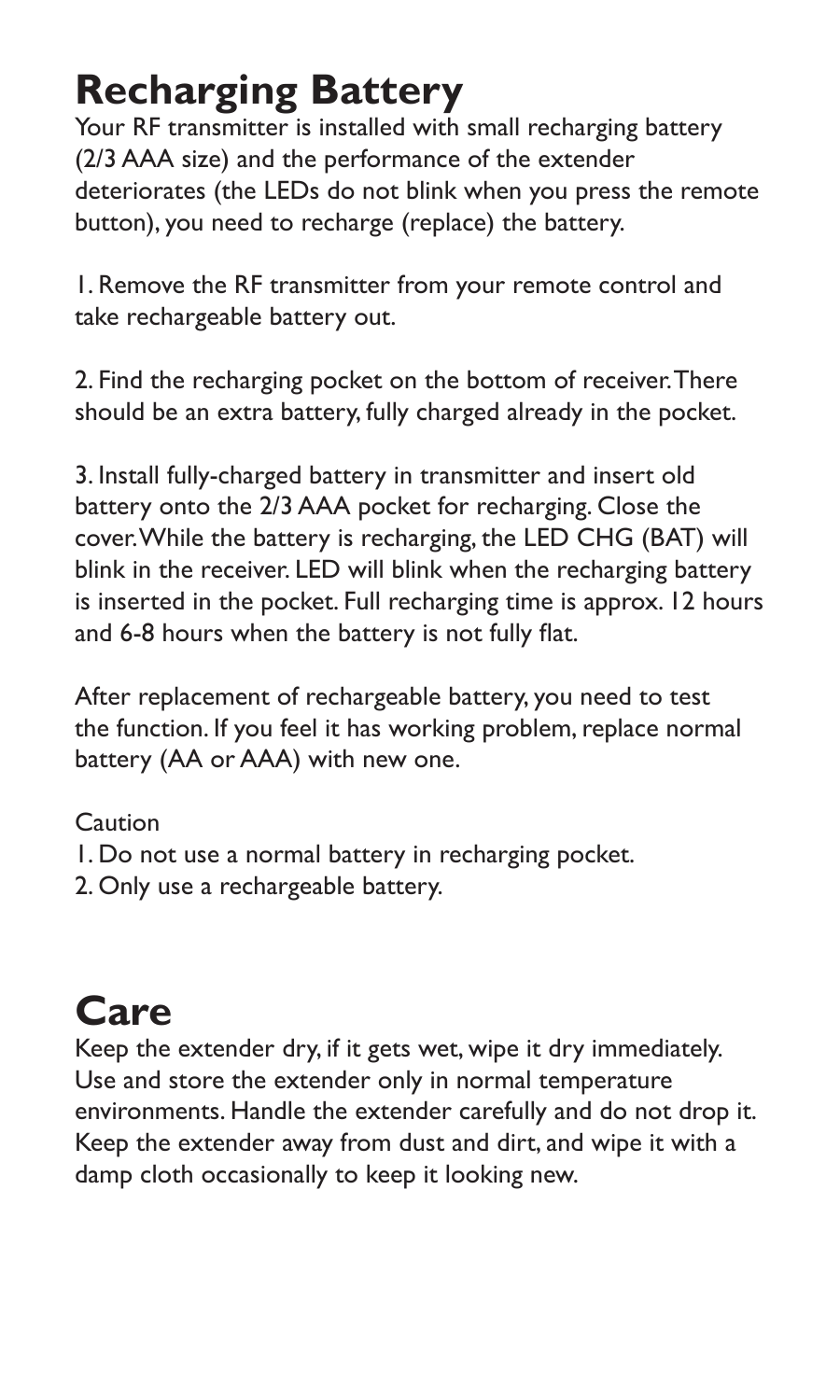## **Limited Warranty**

Warrants this product against defects of workmanship for one year from the date of purchase. During this warranty period, this product will be repaired or replaced, at option, without charge. Please read your instructions thoroughly and use this product only as directed. This warranty does not cover any damage due to commercial use, accidental, misuse, abuse or negligence. Repair or replacement as provided under this warranty is the exclusive remedy of the consumer. The retailer shall not be liable for any incidental or consequential damage due to breach of any expressed or implied warranty of merchantability or fitness for a particular purpose on this product is limited to the duration of this warranty.

# **F.C.C Caution**

This device complies with FCC Rules Part 15. Operation is subject to the following two conditions: (1) this device may not cause harmful interference, and(2)this device must accept any interference received, including interference that may cause undesired operation.

**Specifications Operating Range:** Up to 30+ meters(100+ feet ) **Operating Frequency:** 433.92MHz **A/C adaptor Voltage:** according to specification of national electricity Ex)USA:<br>Input: 120V AC, 60Hz Output: DC 12V, 200mA over Ex)Europe: Input: 210-220V AC, 55or 60Hz, Output DC 12V, 200mA over **Battery (included):** two 1.2V 2/3AAA(Rechargeable)